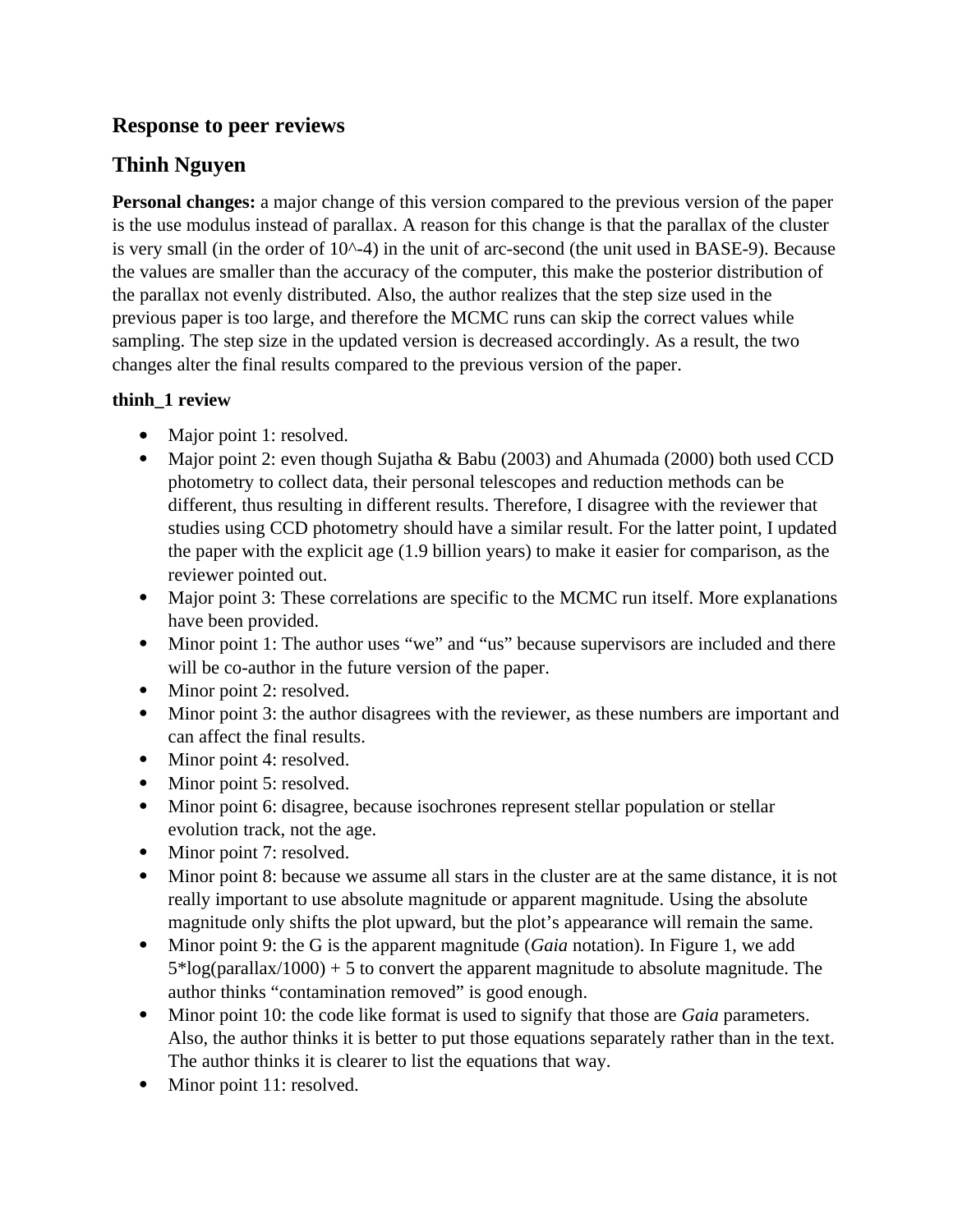- Minor point 12: the author thinks it is unnecessary to discuss the information in great details. The reader can see the original paper for reference.
- details. The reader can see the original paper for reference.<br>Minor point 13: resolved.
- Minor point 14: resolved.
- $\bullet$  Minor point 15: resolved.
- Minor point 16: explaining the readers from the text. The author already provides reference for the method.
- Minor point 17: the author mentions "Red giants do appear in the plot". The fact white dwarfs or blue stragglers is in the final cluster data is an observation. A cluster can or may not contains white dwarfs and/or blue stragglers.
- Minor point  $18$ : resolved.
- $\bullet$  Minor point 19: disagrees,
- Minor point 20: resolved.
- Minor point 21: resolved.
- $\bullet$  Minor point 22: resolved.
- $\bullet$  Minor point 23: disagrees,
- Minor point 23: disagrees, because G\_BP and G\_RP are the filters named used for *Gaia*. a lot of points).
- Minor point 25: difference between two data sets is not necessary.
- Minor point 26: the contours are pre-determined b
- Minor point 27: resolved.
- $\bullet$  Minor point 28: resolved.
- Minor point 29: resolved. other studies because we use different data set and different fitting methods. However, the author does not think it is necessary to put in the conclusion. the author does not the author in this necessary to put in the conclusion.

### **thinh\_3 review**

- Major point 1: resolved.
- $\bullet$  Major point 2: resolved
- $\blacksquare$  Major point 3: we know that metallicity for open clusters are generally betw 0.3. Therefore, we provide the prior mean metallicity of  $0.0$  with the standard deviation of 0.1 to cover that range.
- $\bullet$  Minor point 1: resolved. T data or isochrones models with ours.
- Minor point 2: resolved.
- Minor point 3: resolved.
- Minor point 4: resolved. Minor point 4: resolved.

#### **thinh\_4 review**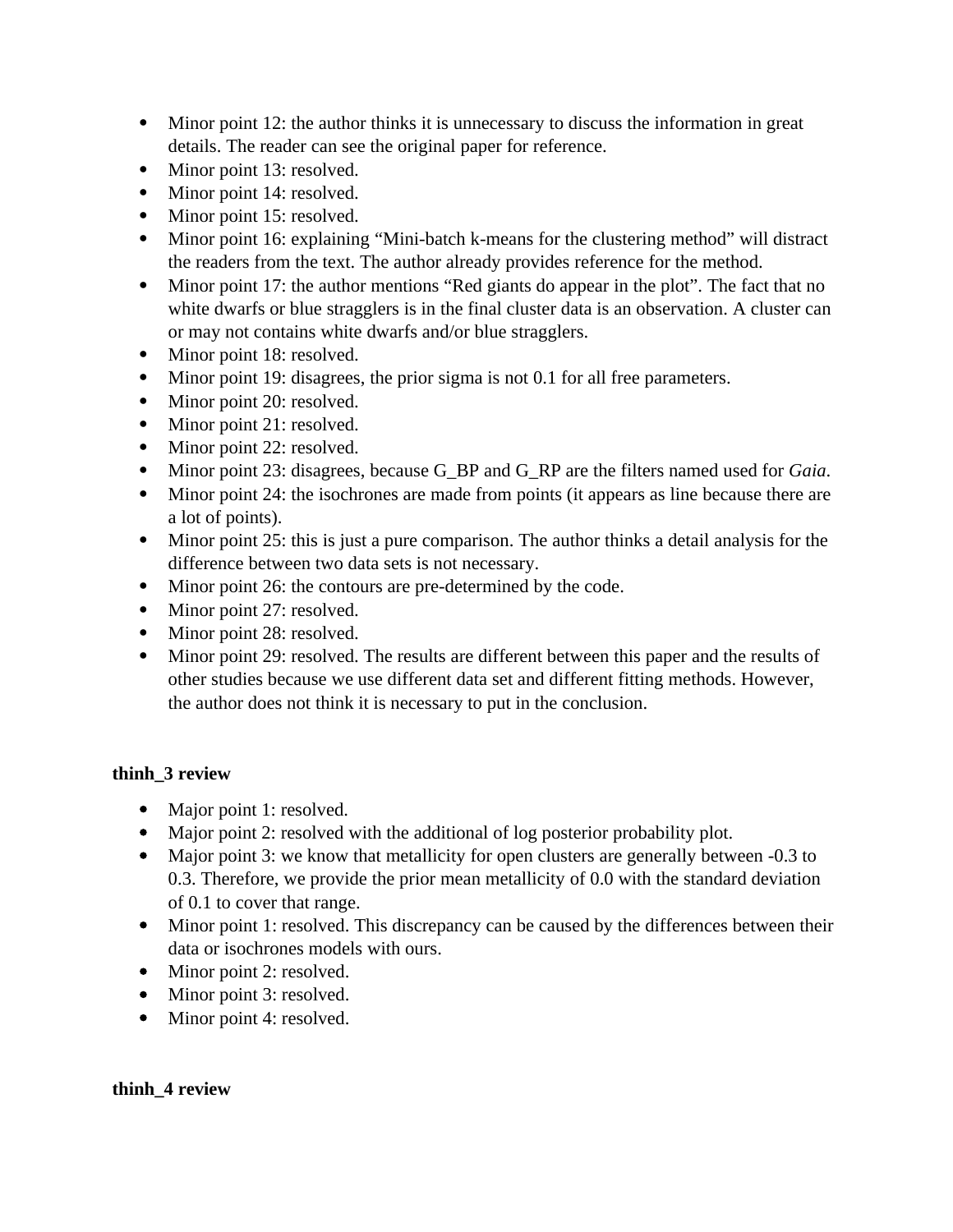- Minor point 1: the limit on the ruwe value of 1.4 will help remove stars with bad astrometric solutions. While this can accidentally remove some binary stars (but not all), as the author does not mean to look only for single stars. I updated the text with some the author does not mean to look only for single stars. I updated the text with some  $\frac{1}{\sqrt{2}}$  the author does not mean to look only for single stars. I updated the text with some  $\frac{1}{\sqrt{2}}$
- $\bullet$  Minor point 2: comparing our data kernel with the random, uniform kernel. If the two kernels are adequately similar, this means that the stars in the corresponding subset are distributed uniformly, and thus those stars are field stars rather than cluster stars.
- Minor point 3: I believe that the absence of those stars do not affect the results.  $\bullet$  . Clarification is added to the text.
- $\bullet$  Minor point 4: resolved.
- $\bullet$  Minor point 5: there is cu driven, combined with the consistence of the robustness analysis, we believe that our absorption value is unique to this data set. However, I added some clarifications, saying that I will try to constrain the absorption in MCMC runs to see what affect the absorption has on other parameters. has on other parameters.

### **thinh\_5 review**

- Minor point 1: more explanations are given in the text.
- $\bullet$  Minor point 2: more explanations are given to explain  $M_{\rm H}$  point 2: more explanations are given to explain Bayesian analysis and MCMCC.
- Minor  $p$ value because it covers 99% of the distribution. For the range of -0.3 to 0.3, 3-sigma corresponds to  $0.3$ . Therefore, 1-sigma value is  $0.1$ . We chose a Gaussian distribution when choosing a parallax prior because the distribution of the parallax does look like a Gaussian distribution.
- $M$ inor point 4: resolve
- Minor point 5: resolved. Minor point 5: resolved by adding a footnote when the burn-in stage is mentioned. There are a maximum of 2000 iterations in the burn-in stage. are a maximum of 2000 iterations in the burn-in stage.

## **thinh\_6 review**

- Major point 1: I leave the UPMASK's default configuration because it is believed that the default configuration will results in the best efficiency for the classification. Also, the cut-off value of 0.5 for cluster members is chosen by personal preference and it is also a common practice when determining cluster members.
- Major point 2: we cross-match with Cantat-Gaudin et DR2 data, and we are using *Gaia* EDR3 data. We want to see how two data releases within one mission compares to each other. A short clarification is added to the text to make it clearer.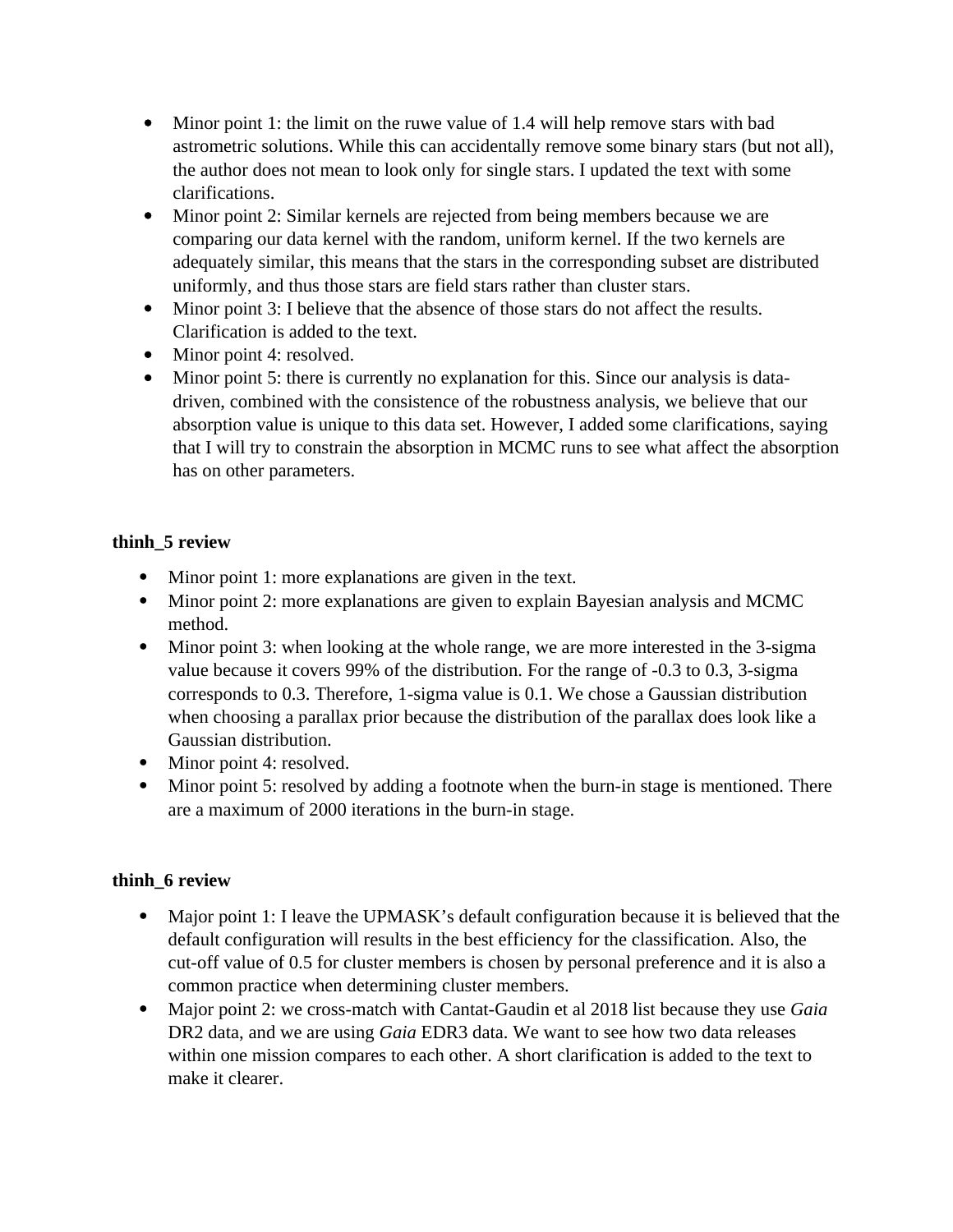- Minor point 1: I disagree with the author. I think the bars sufficiently tell the readers that they are error bars.
- $\bullet$  Minor point 2: reso.
- Minor point 3: resolved.
- $\bullet$  Minor point 4: disagrees Table 2 is different after the modifications, therefore it is easier to read through the text Table 2 is different after the modifications, therefore it is easier to read through the text now.

### **thinh\_7 reivew**

- Minor point 1: the study results will be provided at the same time with the publication of  $\mathbf{R}$  be provided at the study results with the same time time time  $\mathbf{R}$  the same time time  $\mathbf{R}$
- $\bullet$  Minor poi Minor point 2: resolved. The future work of the project is added in the discussion and
- $\bullet$  Minor poin  $\mathbf{r}$  resolved by adding  $\mathbf{r}$  resolved by adding more clarifications.

### **thinh\_8 review**

- Major point 1: resolved. The introduction is re-written to be more concise, and more explanations are now given in the methodology and discussion parts.
- Major point 2: resolved.
- Major point 3: disagree, significantly affect the isochrones fitting, as long as the turn-off point is visible. Also, I think a legend showing each type of stars is unnecessary within the scope of the paper.
- the stars a legend showing stars type of stars is unnecessary within the scope of the paper. all the phrase "HR diagram" to "color-magnitude diagram" for consistency.
- Minor point 2: I think isochrones is considered a common knowledge in the thus we don't need too many citations.
- Minor point 3: resolved. I think citation Minor point 3: resolved. I think citation can be at the beginning of the sentence in some
- $\bullet$  Minor
- $ext{Minor point 5: this can be}$ stars will be removed with the cut on the membership probability.
- Minor point 6: disagree. I think the contamination removal is one select good data, and thus it should be in the methodology section.
- Minor point 7: I change the word "equation" to "criteria" to make
- Minor point 8: from the data, all ruwe values are larger than 0.8. Therefore, we do not need a lower limit for ruwe.
- Minor point 9: the cut-off val preference and it is also a common practice when determining cluster members.
- Minor point 10: initially, the color absolute magnitude is used because our data both field stars and cluster stars. After our selection, the cluster stars are assumed to be at